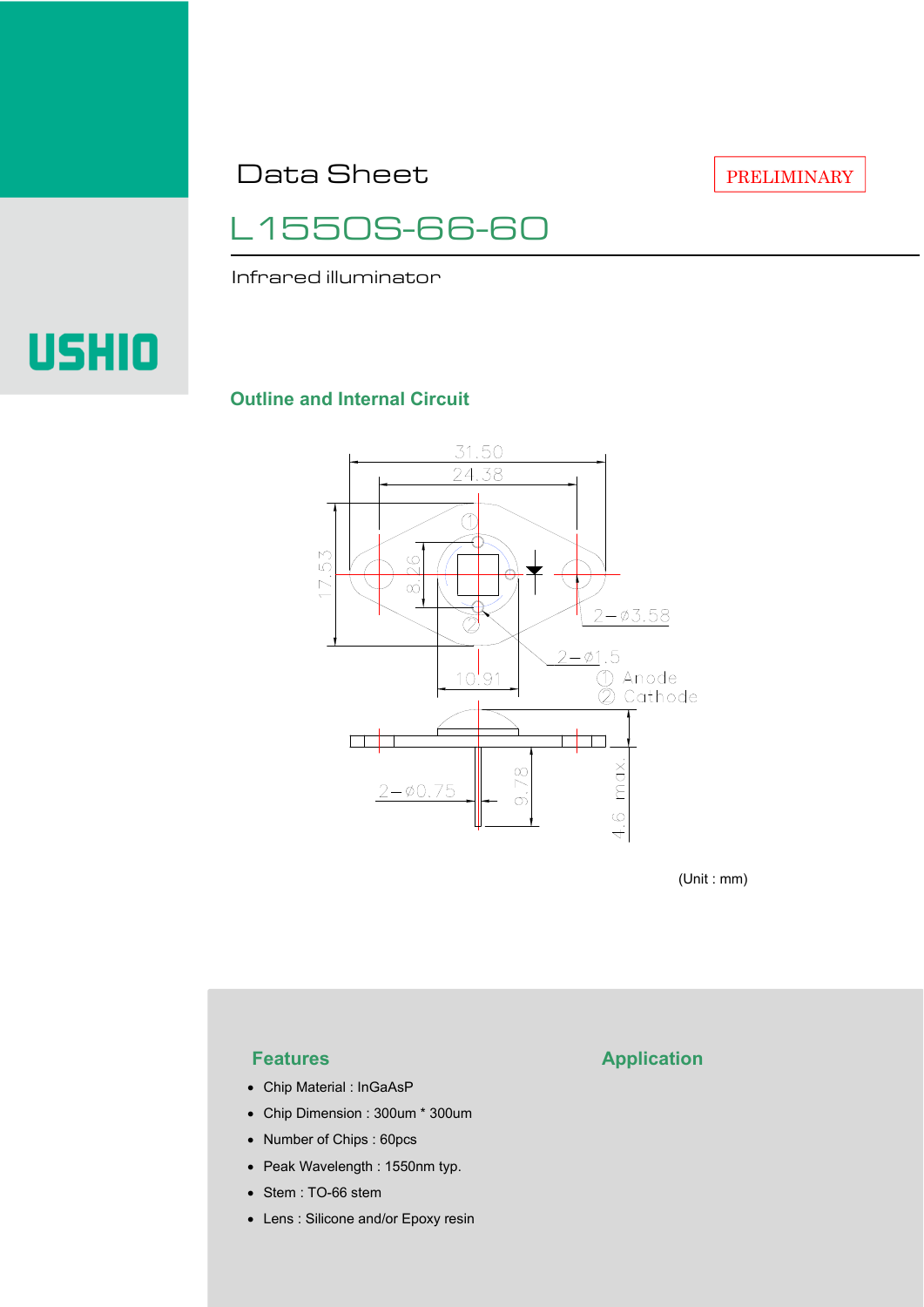

#### **Absolute Maximum Ratings (Tc=25°C)**

| <b>Item</b>                  | <b>Symbol</b> | <b>Ratings</b>  | <b>Unit</b> |
|------------------------------|---------------|-----------------|-------------|
| Power Dissipation            | <b>PD</b>     | 7.8             | W           |
| <b>Forward Current</b>       | IF            | 1.2             | A           |
| Reverse Voltage              | <b>VR</b>     | 25              | V           |
| <b>Thermal Resistance</b>    | Rthja         | $\overline{2}$  | K/W         |
| Junction Temperature         | Tj            | 120             | °C          |
| <b>Operating Temperature</b> | Topr          | $-40 - 85$      | °C          |
| Storage Temperature          | Tstg          | $-40 \sim +100$ | °C          |
| <b>Soldering Temperature</b> | <b>TSOL</b>   | 265             | °C          |

‡Soldering condition: Soldering condition must be completed with 3 seconds at 265°C.

#### **Optical and Electrical Characteristics (Tc=25°C)**

| <b>Parameter</b>            | <b>Symbol</b>  | <b>Min</b> | <b>Typ</b> | <b>Max</b> | <b>Unit</b> | <b>Test Condition</b> |
|-----------------------------|----------------|------------|------------|------------|-------------|-----------------------|
| <b>Forward Voltage</b>      | VF             |            | 4.6        | 6.5        | V           | $IF=600mA$            |
| <b>Total Radiated Power</b> | P <sub>O</sub> |            | 55         |            | mW          | $IF=600mA$            |
| Peak Wavelength             | $\lambda$ p    | 1500       |            | 1600       | nm          | $IF=600mA$            |
| <b>Half Width</b>           | Δλ             |            | 120        |            | nm          | $IF=600mA$            |
| Viewing Half Angle          | $\theta$ 1/2   |            | ±65        |            | deg.        | $IF=100mA$            |
| <b>Rise Time</b>            | tr             |            | 30         |            | ns          | $IF=600mA$            |
| <b>Fall Time</b>            | tf             |            | 70         |            | ns          | $IF=600mA$            |

‡Radiated Power is measured by G8370-85.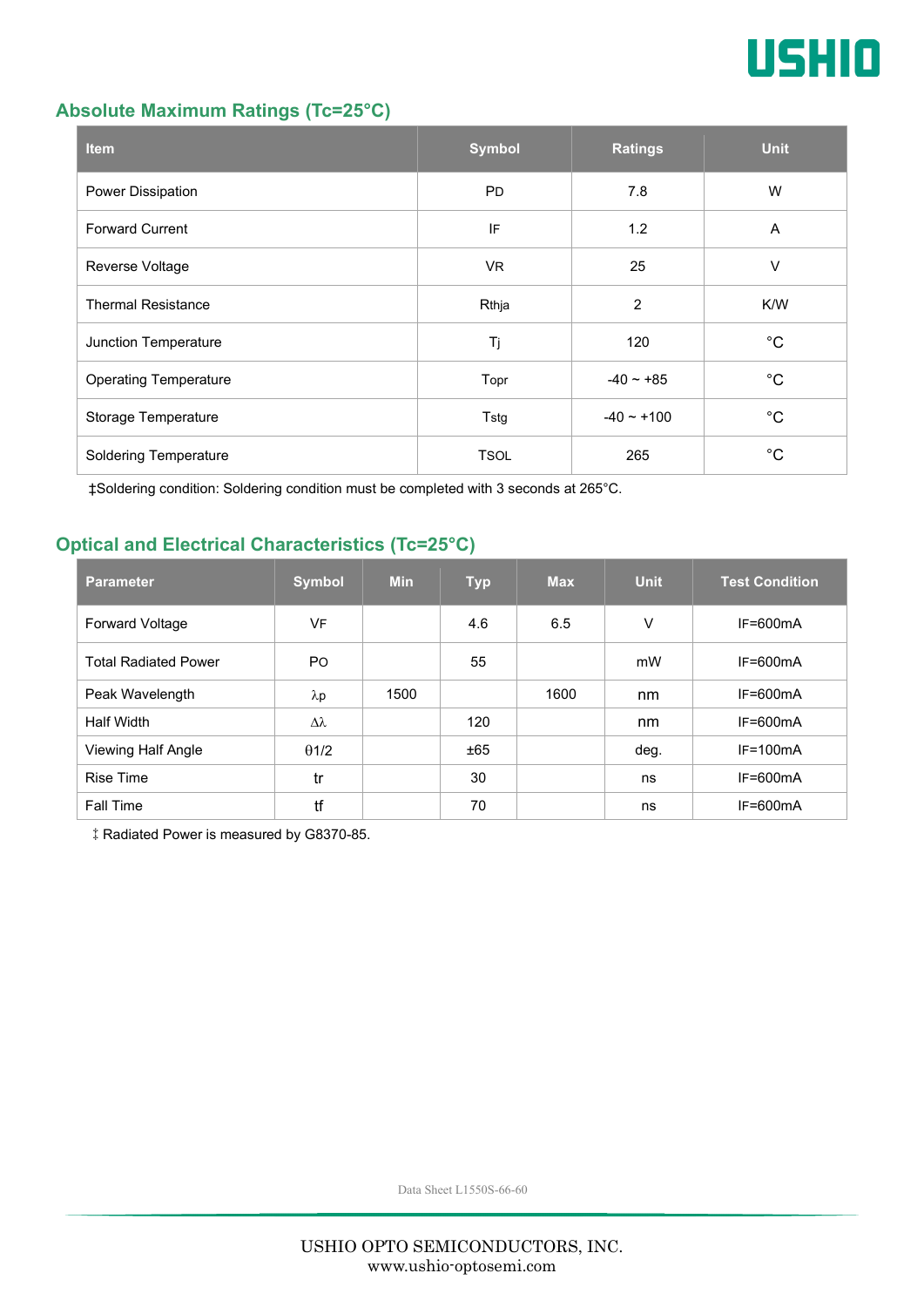

#### **Typical Characteristic Curves**

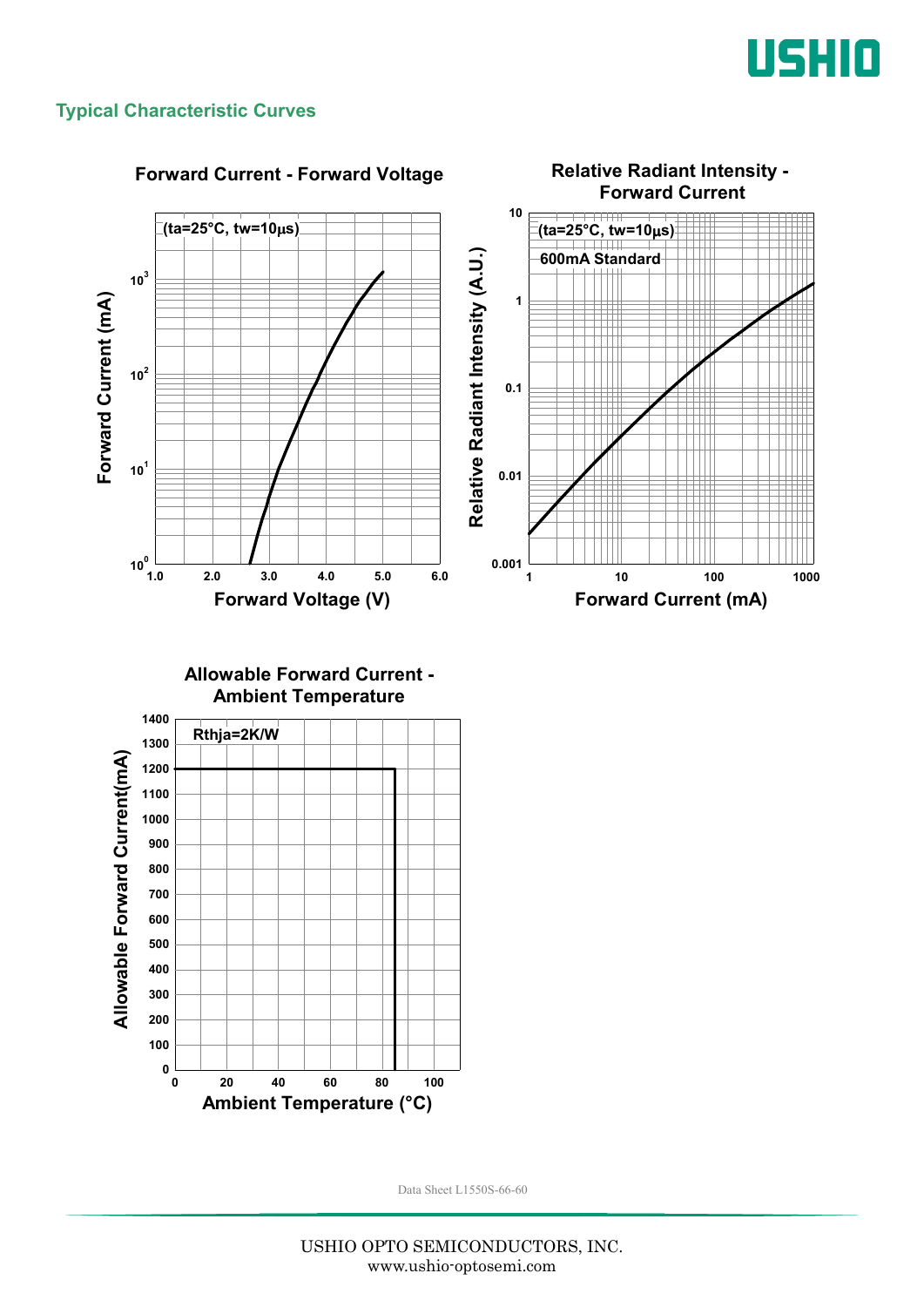## USHIO

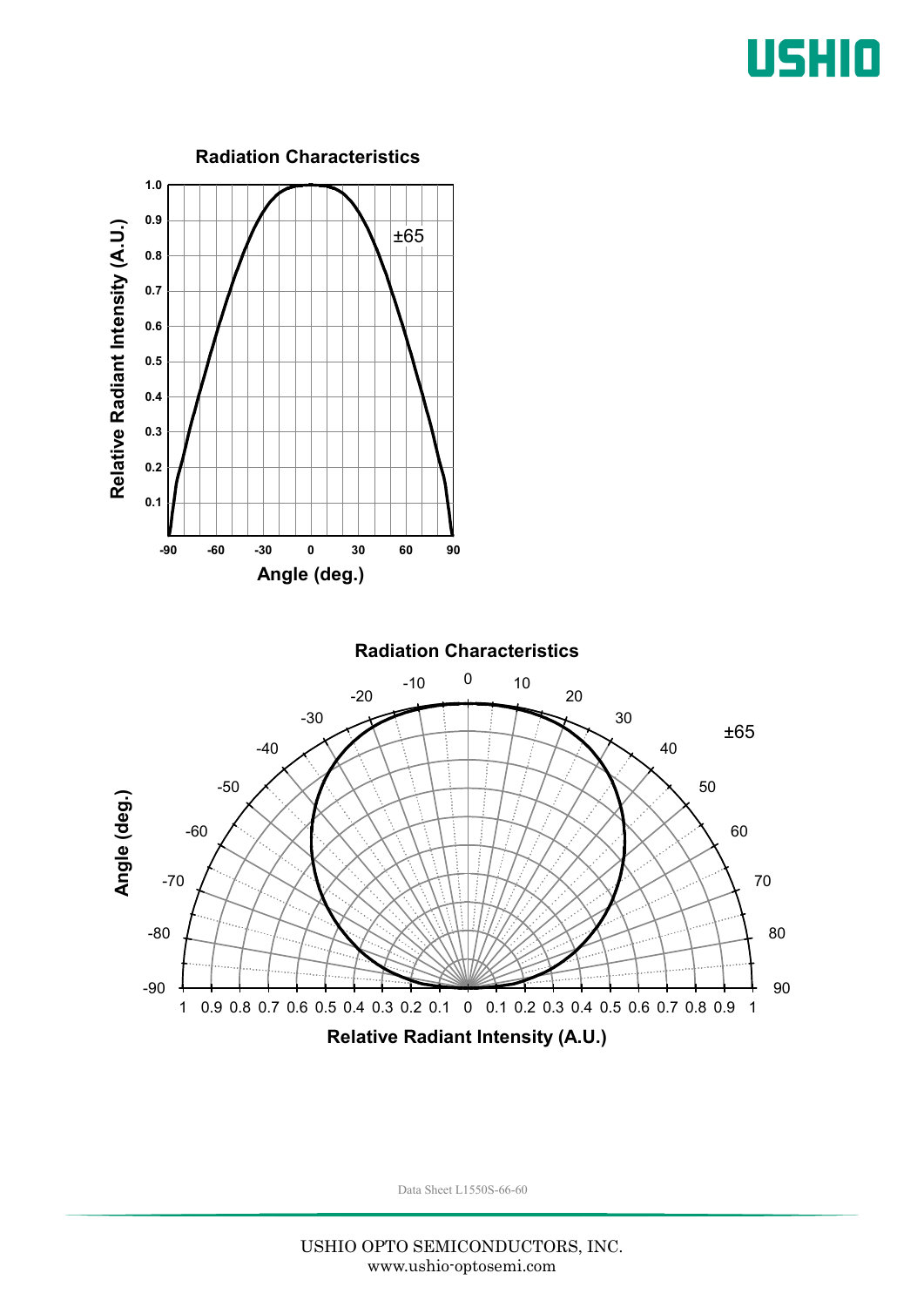

\*The data below shows the characteristics of one representativeTO-66 chip.